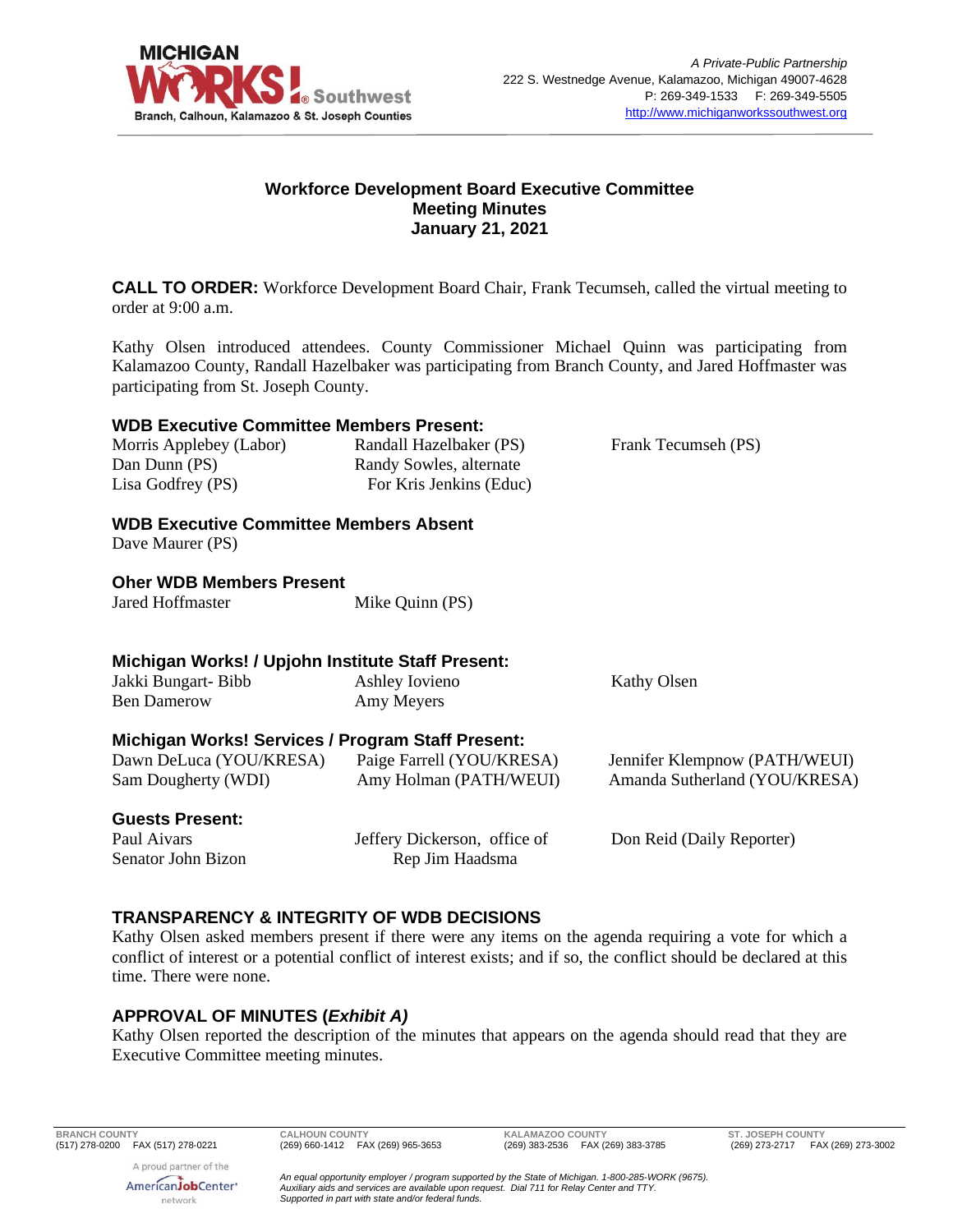**Motion made by Lisa Godfrey and supported by Morris Applebey to approve the WDB Executive Committee meeting minutes of December 11, 2020.** 

#### **ROLL CALL VOTE:**

**AYES: Morris Applebey, Dan Dunn, Lisa Godfrey, Randall Hazelbaker, Mike Quinn, Randy Sowles. NAYS: None. ABSENTIONS: Jared Hoffmaster. MOTION CARRIED.**

#### **CITIZENS' TIME**

No comments.

### **COMMITTEE REPORTS**.

No reports.

# **NEW BUSINESS**

### **WDB Plans**

Amy Meyers requested board consideration and approval of two workforce development plans.

### **CY2021 Michigan Works! System Plan** *(Exhibit B1)*

Amy Meyers reported the Michigan Works! System Plan is nonfinancial and is inclusive of a series of certifications, assurances, stipulations, and administrative procedures applicable for all programs funded through the Michigan Department of Labor and Economic Opportunity (LEO). This is an annual plan, in alignment with the calendar year, and the required administrative procedures are included on the plan summary document (Exhibit B1), including identification pertaining to board leadership, the one-stop operator, as well as all of the workforce development system service providers for Michigan Works! Southwest. There are no changes from last year's requirements.

### **AY2020 WIOA Statewide Activities Allocations to Support Integrated Education and Training (IET) Programs** *(Exhibit B2)*

Amy Meyers reported Michigan Works! SW was allocated \$22,273 to implement Integrated Education and Training (IET) programs in collaboration with Adult Education partners to serve individuals enrolled in adult education programming. This is the second time MW!SW has received this funding, with the first time being approximately two years ago. The IET program must include three required components: (1) adult education and literacy activities, (2) workforce preparation activities, and (3) occupational training. These three components must occur simultaneously which contrasts to the traditional model, in which individuals are directed to complete adult education services prior to enrolling in occupational training.

# **Motion made by Lisa Godfrey and supported by Morris Applebey to approve the CY2021 Michigan Works! System Plan and the AY2020 WIOA Statewide Activities Allocations to Support Integrated Education and Training (IET) Programs Plan.**

#### **ROLL CALL VOTE:**

**AYES: Morris Applebey, Dan Dunn, Lisa Godfrey, Randall Hazelbaker, Mike Quinn, Randy Sowles. NAYS: None. ABSENTIONS: Jared Hoffmaster. MOTION CARRIED.**

### **Request for Proposal (RFP) Update**

Amy Meyers provided follow-up information pertaining to the Request for Proposal (RFP) reported on at last month's meeting. The RFP that was posted for marketing services in partnership with the Data for American Dream (D4AD) project with the State of Michigan was finalized. Multiple responses were received, and Piper and Gold Public Relations was the selected vendor.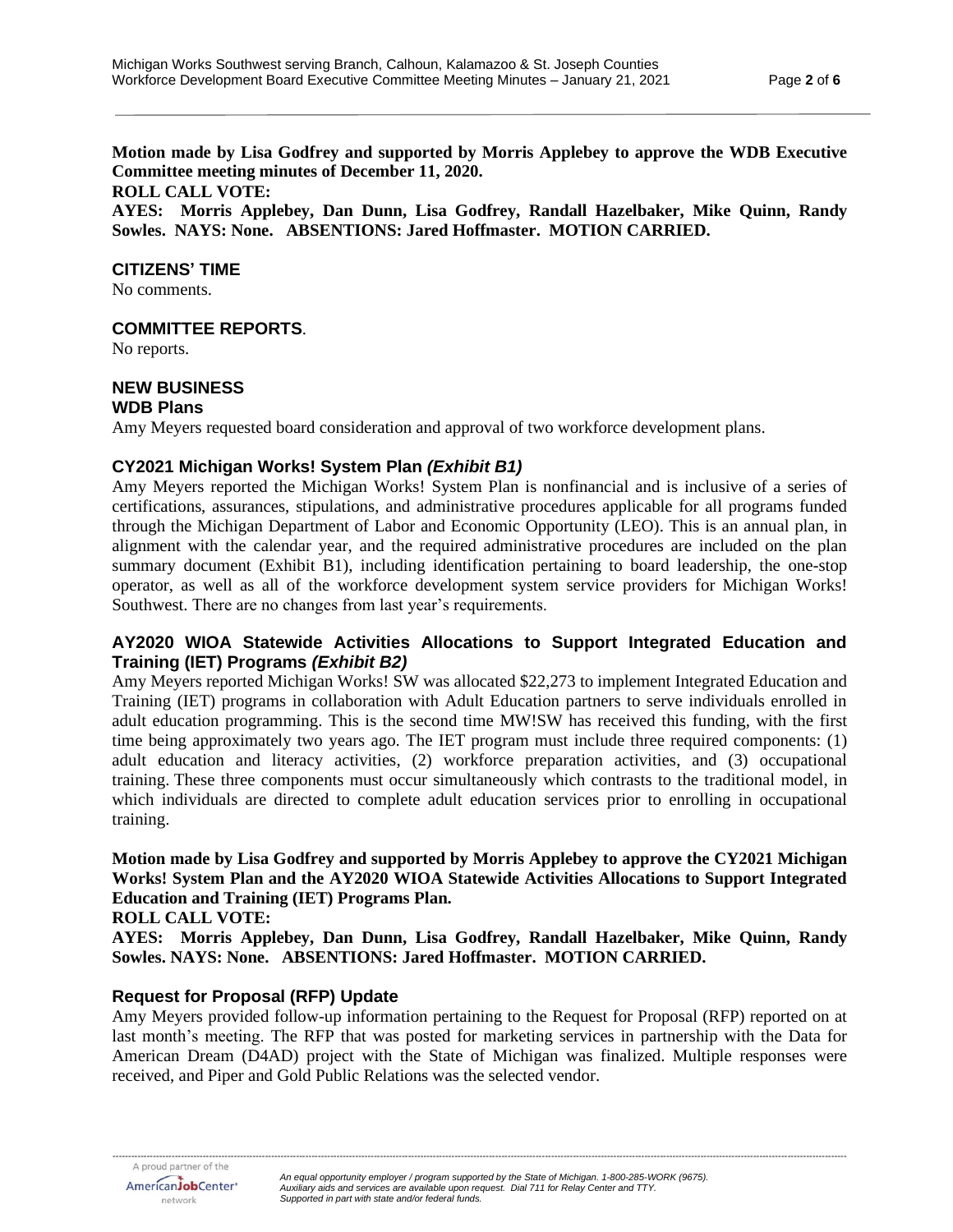# **STAFF REPORTS Business Services Activities**

Ashley Iovieno reported on business services operations that included updates pertaining to the Apprenticeship Request for Proposal, the Employer Newsletter, and the Going Pro Talent Fund.

*Apprenticeship Request for Proposal* – Ms. Iovieno reported prior to the holidays, the State of Michigan released a Request for Proposal for an Apprenticeship Initiative. The RFP requires a Michigan Registered Apprenticeship Innovation Network (MiRAIN) that would provide guidance for a Michigan Youth Apprenticeship Readiness Network (MiYARN). The goal of this RFP is to expand apprenticeship opportunities with one of the focuses being on youth apprenticeship opportunities. The RFP has a large focus on the importance of regional partners within the process of building new programs and pipelines to fill those positions. Since the announcement, staff have been meeting with various partners across the four counties to collaborate on an application. This application will include partnerships with Career and Technical Education Directors, community colleges, local employers, amongst others. The current local vision is on creating more apprenticeship opportunities in the industries of manufacturing, healthcare, and IT. The deadline for submission is February 1, 2021. Ms. Iovieno extended thanks to Amy Meyers who has been the lead staff pulling together the response to be submitted from Michigan Works! Southwest, which is the lead organization applying for these grant funds.

*Employer Newsletter* – In an effort to share valuable information with area employers and partners, Ms. Iovieno also reported the Business Services team plans to launch a monthly newsletter that will include vital local labor market data, upcoming events, and featured stories. This newsletter will serve as an additional platform for the Business Services Team to connect with employers and share important information. If all goes as planned, the first edition will be sent out by the end of this month.

*Going Pro Talent Fund (GPTF)* – Ms. Iovieno further reported the public announcement for the Going Pro Talent Fund grant awards was released yesterday. The Business Services Team spent yesterday morning reaching out to area employers prior to the public release to personally notify them of the award announcement. In total, 43 of the 44 applications submitted from the Michigan Works! Southwest area received an award; the 44<sup>th</sup> application is still eligible, pending some tax obligations. The grants to employers in the Michigan Works! Southwest area total \$2.7 million dollars for training and upskilling new and existing employees. This will result in 2,013 employees receiving training over the next twelve (12) months. The 2,013 includes 193 individuals, either new or incumbent workers, who will be a part of an apprenticeship program. The total number also includes approximately 800 positions that these employers expect to fill over the next 12 months. This local award is part of the Statewide awards totaling approximately \$39 million grant dollars to over 850 companies throughout the State. She thanked the Business Services Team members for their work in supporting companies throughout this process and noted there were many hours and late nights spent assisting the employers to ensure the best applications possible; and that it is because of this hard work that these results were achieved. A copy of the media release will be sent to Board members following the meeting.

Ms. Iovieno concluded her report by sharing two messages from area employers regarding the Going Pro Talent Fund grant awards. The first was from an employer in Branch County that had never applied prior to this year and was going through an audit at the time of the application. Shawn DeYoung, MW!SW Business Services Coordinator, was the lead staff for this application.

*"Thank you! We are grateful that you worked with us as you did! Preparing for the external audit and trying to apply for a grant was very taxing at the time. We couldn't have finished without your support!"* – EnviroLite

The second quote was from a Calhoun County employer who is also a first-time awardee: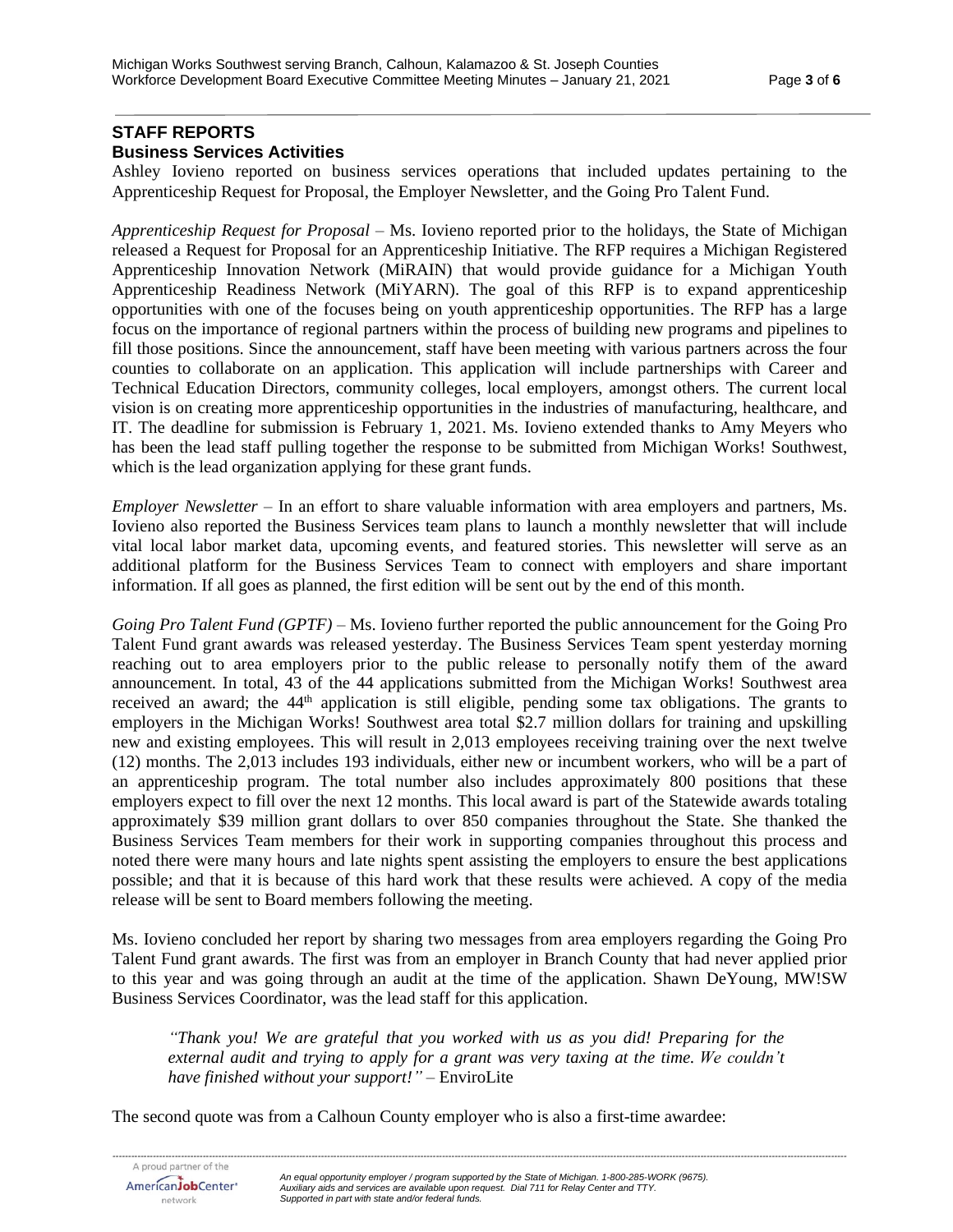*"Charlie Zigler and all the MI Works! team were extremely helpful in my preparation of the grant application. Their knowledge and expertise were extremely appreciated. Due to COVID our company lacks the necessary funding to help train existing and new employees. This grant will help tremendously. Thank you, MI Works and your team, especially Charlie Zigler for all your help!"*– J&J Sheet Metal

### **Labor Market Information** *(Exhibit C)*

The website link to the labor market reports generated from Burning Glass Analytics and Real Time Jobs Data *(Exhibit C)* that identified top detailed occupations, skills greatest in demand, and employers with the most job openings in Prosperity Region 8, Michigan Works! Southwest, and each of the four counties in the MW! Southwest Area for the period November 1, 2020 through December 31, 2020 was included in the agenda packet notice.

Jakki Bungart-Bibb reported there were slight increases to unemployment rates in two of the four counties within the Michigan Works! Southwest service area. Branch County increased from 4.1% to 4.3% and St. Joseph County increased from 4.2% to 4.3%. The unemployment rate in Kalamazoo County remained the same at 4% and in Calhoun County it decreased from 5.3% to 5.2% These are slight changes compared to what was reported last month. Moving forward, staff anticipates seeing an increase in unemployment rates as the new unemployment extensions are implemented. As mentioned last month, the rate decreases previously reported were not all from employment recovery, instead some individuals dropped off being counted in unemployment numbers due to exhausted benefits, not necessarily returning to work.

This month's job demand report for Region 8 is very similar to the last month's report. There was a decrease in online job postings since the last meeting; however, the top employers and top occupations remain the same with healthcare and retail sales at the top of the lists. She noted that just over 58% of those online postings require a high school diploma or vocational training, approximately 9% require an associate degree, approximately 28% require a bachelor's, and just over 5% require a master's degree.

Ms. Bibb also reported on labor market information publications and tools available on the State of Michigan website and that the links to this information will be emailed to members following the meeting. The information reported on includes:

- [Michigan's Labor Market News](https://milmi.org/Portals/198/publications/News/LMN/LMN_0121.pdf?ver=2021-01-05-143912-037) A monthly publication that highlights employment and unemployment trends, provides a statewide overview of these trends, as well as a breakdown by prosperity region. This month, the featured article is employment trends in manufacturing and the industry focus is transportation equipment manufacturing.
- [LMI Wage Data Information](https://milmi.org/DataSearch/QCEW) New options have been added to the State's LMI website that allows for viewing Statewide and regional wages by occupation and industry. The State is exploring an option to add viewing this data by county.
- [Apprenticeship Dashboard](https://app.powerbigov.us/view?r=eyJrIjoiY2Y5YWU2NzYtMWZiNy00MDM4LTk3OTAtMmFiN2I1NWNiOGM5IiwidCI6ImQ1ZmI3MDg3LTM3NzctNDJhZC05NjZhLTg5MmVmNDcyMjVkMSJ9) Includes information regarding apprenticeships in Michigan, such as statewide data and a breakdown down by prosperity regions.

### **Michigan Works! Southwest Operational Update**

Jakki Bungart-Bibb also provided an update on Service Center operations. She reported Service Center staff continue to work from home and provide services virtually. The leadership team continues to meet weekly to monitor the situation. The next meeting will include a review of the safety plan and staff will also revisit plans for a safe reopen. With a decrease in COVID-19 cases statewide and the availability of a vaccine, staff want to be prepared for a safe return to office and be ready to move swiftly between phases as circumstances change. While the buildings have been closed, staff have taken the opportunity to make some changes which includes a few upgrades to facilities as well as putting some additional safety

*--------------------------------------------------------------------------------------------------------------------------------------------------------------------------------------------------------------------------------------------*

.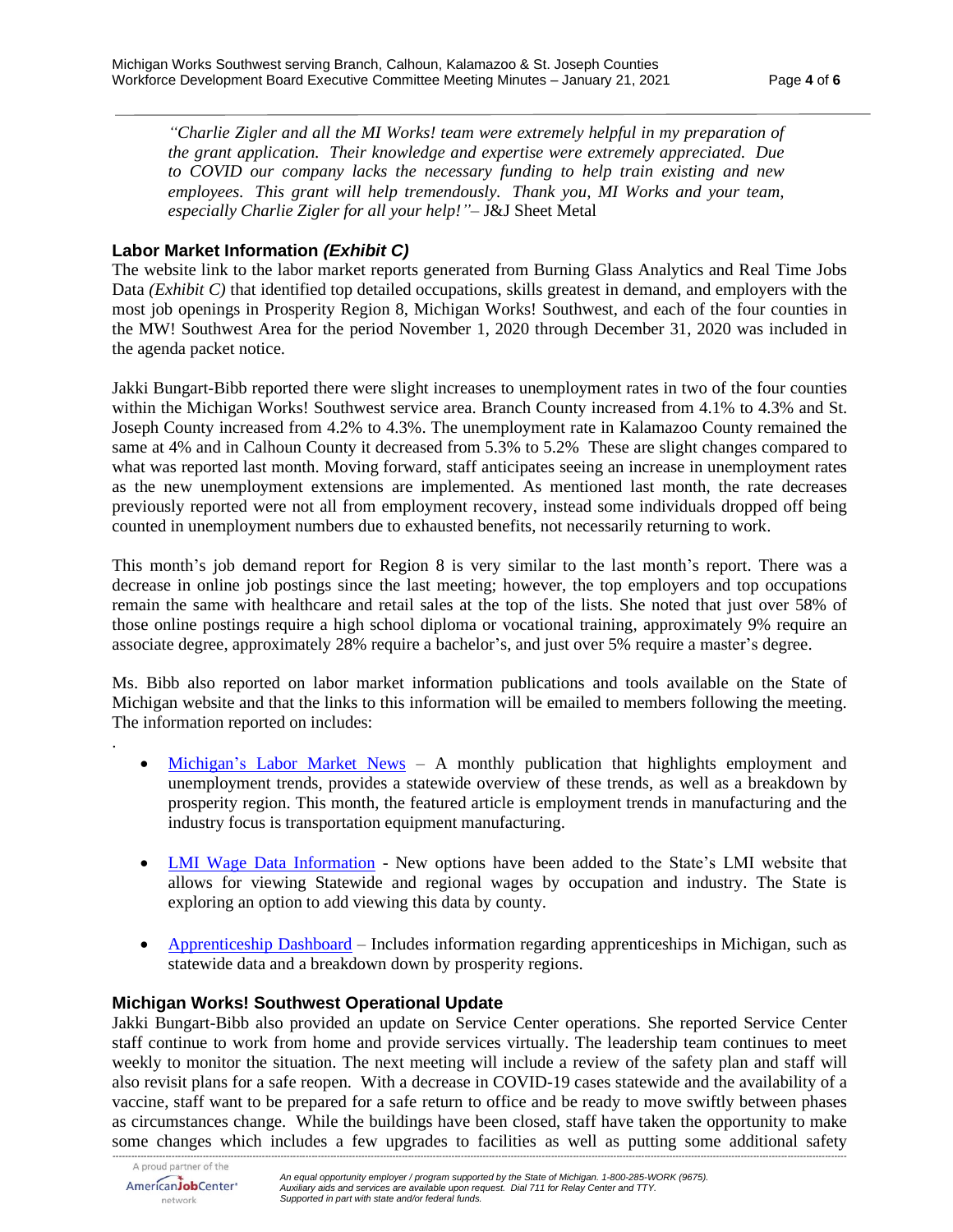measures in place. Although staff are looking forward to being open fully in person, they will continue to be overly cautious in order to keep employees and customers safe.

Ms. Bibb also provided an update on Equity Training for staff. As reported on at a previous meeting, the Michigan Works! operations leadership team completed a year-long equity training. The leadership team will continue to attend trainings over the next couple of months. These additional sessions will be an intermediate and advanced phase of the training and will focus on implementation of what was learned over the past year. Staff will also begin to plan and implement training for the rest of the staff in the Michigan Works! system. Each of the organizations within our core system, or what we commonly call our service providers, have each held their own equity trainings following requirements within their own organizations. The Equity training series being reported on today, is in addition to what those organizations are doing and helps to bring all the service providers together to commit to a unified approach to equitable practices.

### **Director's Report** *(Exhibit D)*

Ben Damerow reported on the Director's Report that was emailed to members prior to the meeting.

*Federal Updates* - Congress recently passed a \$1.3 trillion omnibus Appropriations bill which funds the federal government through September 30, 2021. The bill included increases to several workforceconnected programs:

- \$2.85 billion for WIOA a \$25.5 million increase,
- \$670 million for Wagner-Peyser a \$3 million increase,
- \$1.33 billion for CTE grants a \$52 million increase, and
- \$688 million for Adult Education a \$31 million increase.

Additional federal updates included:

- The \$900 billion COVID-19 stimulus measure did not contain separate workforce component/funding.
- President Biden and congressional Democrats are prioritizing additional COVID-19 relief which could potentially include a workforce funding component.
- Democrats will assume control of a 50-50 Senate on Inauguration Day. Democrats will then become Chairman of Senate committees and control what comes to the Senate floor.
- It has been announced that Boston Mayor, Marty Walsh is the Secretary of Labor nominee. Walsh has a strong personal relationship with the President and should elevate the importance of DOL programs within the Administration.

*Michigan Works! Association Updates* - As previously reported, the Michigan Works! Association is in the process of restructuring the Board of Directors for 2021. Changes to the governance structure will allow for increased representation by key sectors, allow for new strategic partners, ensure geographic representation from all parts of the State, and include representatives from every Michigan Works! Agency. The current board has approved the new bylaws and they have one final meeting set for January 28, 2021. The new board will hold their first meeting February 25, 2021.

The Association's 2021 Impacts Awards ceremony is scheduled for March 31, 2021. With this being the first virtual occurrence of this event, additional time is needed to conduct interviews with award winners, employers, and lawmakers.

# **OLD BUSINESS**

None.